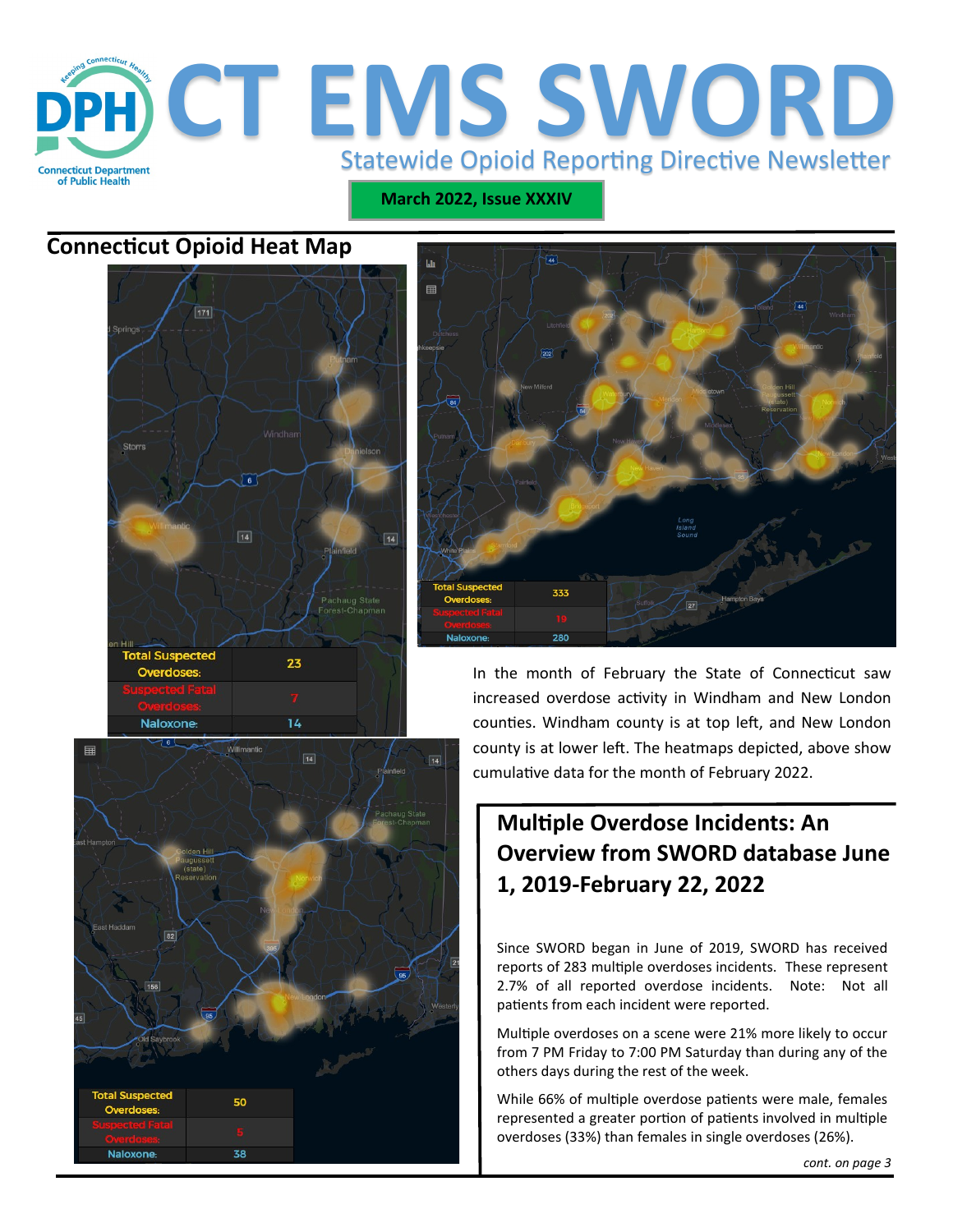

Left: < Total count of emergency department visits related to suspected overdoses with any opioid\*. This data shows counts for **February 2022** for the



*Data, above, represents the total count of emergency department visits (Syndromic Surveillance) related to prescription and illicit opioid drug overdoses. Data reflects overdoses based on town/city resident. It does not include non-resident overdoses. Data subject to change.* 



*\*Suspected overdoses involving any opioid include prescription and illicit opioids.*

### **SWORD Statewide Reporting February 2022**

In the month of February 2022, there were 333 calls to the Connecticut Poison Control Center (CPCC) for SWORD. Of these calls, 314 were non-fatal and 19 resulted in fatalities. There were 280 total naloxone administrations: 151 nonfatal multiple doses of naloxone administered, 121 non-fatal single dose naloxone, and 40 non-fatal with no naloxone administered. There were 2 (two) non-fatal with "unknown" naloxone administered. Of the 19 fatalities, six (6) received multiple doses of naloxone, two (2) received single dose, and one (1) with no naloxone administered, and  $x(x)$ were unknown.

The 333 cases involved suspected overdoses from all of our counties: Fairfield (54), Hartford (101), Litchfield (16), Middlesex (12), New Haven (81), New London (50), Tolland (5) and Windham (14).

\*Numbers subject to change **\*TIP: Store the CPCC number in your cell for ease of use! 1-800-222-1222**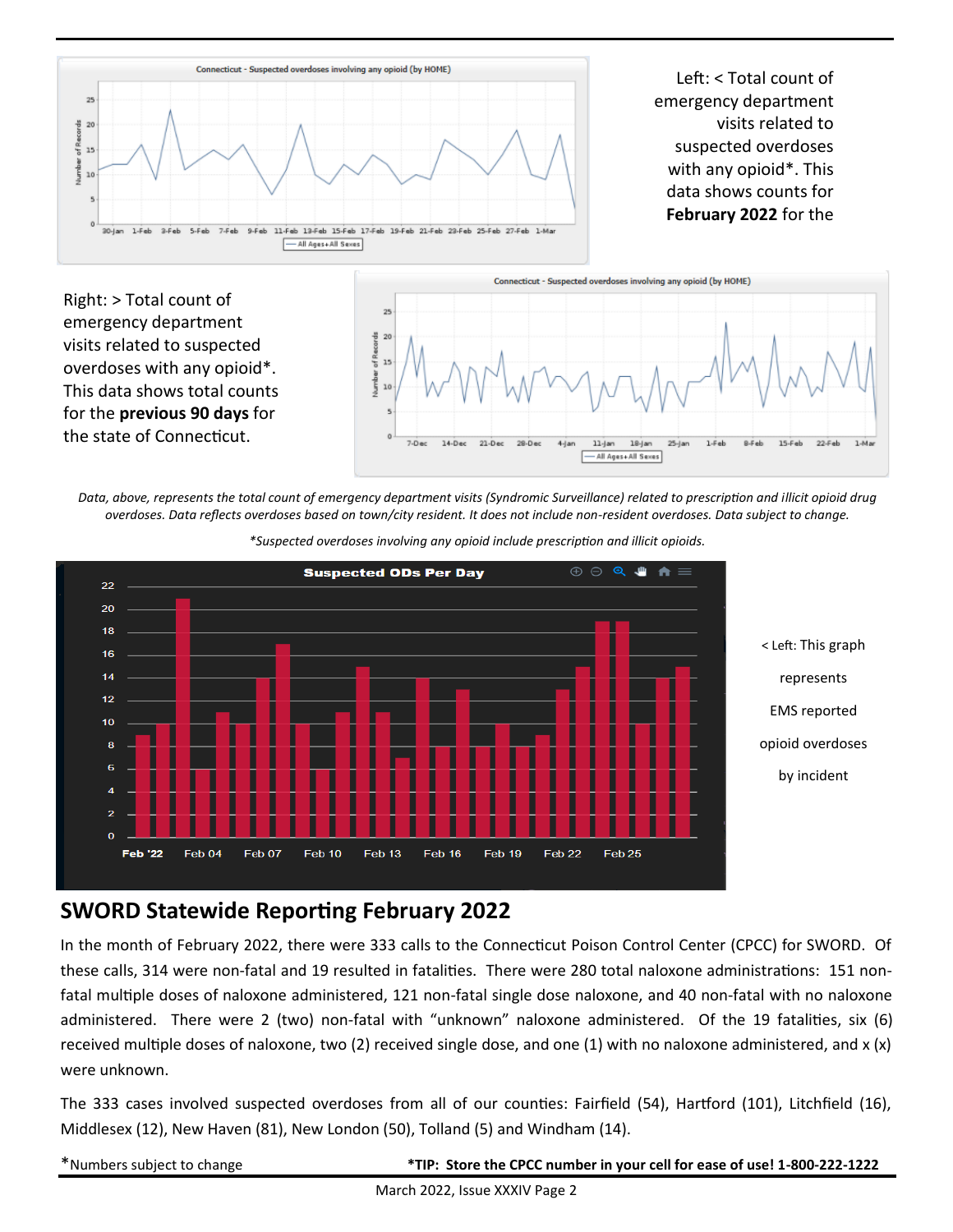#### *Multiple Overdose Incidents cont. from pg. page 1*



Patients 24 and under represented a greater proportion of patients in multiple overdose situations (17.9%) than in single overdoses (7.4%).

13.4% of the multiple overdose scenes involved patients who used crack or cocaine.

10.6% of the multiple overdose scenes included a reported fatality versus 3.5% of all overdoses.

Police were more likely to administer naloxone at multiple patient incidents than bystanders (17% to 12%) where bystanders were more likely to administer naloxone than police at single overdose incidents (16% to 13%)

#### **Conclusions**

Multiple overdoses were more likely to occur on weekends, and occur proportionally more among younger people, and females, than single overdoses. Multiple overdoses are more likely to involve fatalities. A significant number of multiple overdoses involve people who claim to have only used crack or cocaine.

#### **Limitations**

Reflects only those multiple overdoses where EMS responded and the call was reported to SWORD. In many of the multiple overdose cases reports were not received on all of the patients.

#### **Final Note:**

It is essential that EMS report multiple overdose incidents to SWORD as soon as possible and report all the individuals involved. Multiple overdoses may signal an outbreak of a dangerous batch or new product on the street.



#### March 2022, Issue XXXIV Page 3